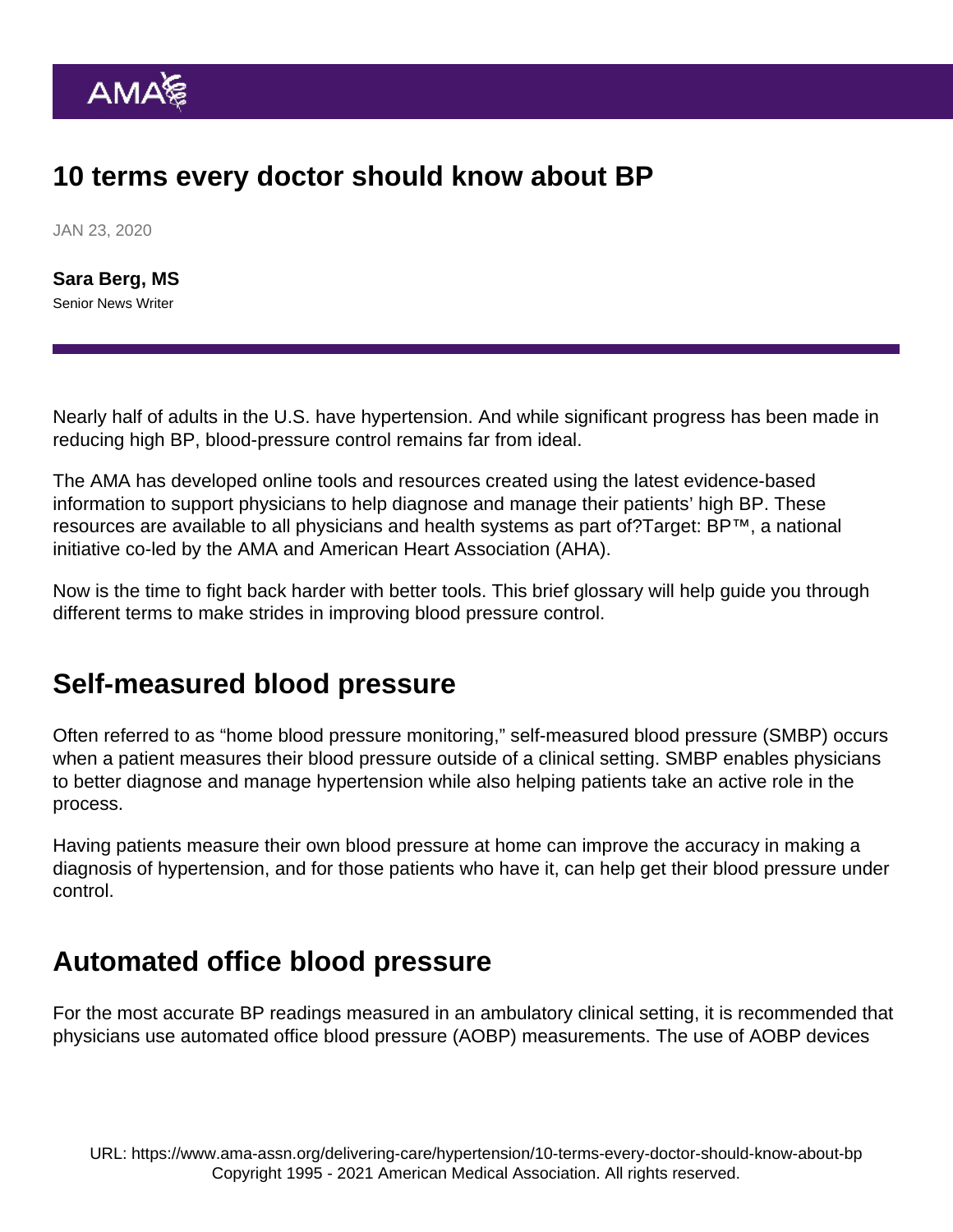validated for clinical accuracy helps physicians and health care professionals obtain accurate, representative BP measurements.

An AOBP device can be programmed to take and average three or more readings, which is now the preferred approach for evaluating office BP over using auscultation for most patients. To ensure the patient and staff member are not talking during BP measurement—and to improve workflow efficiency[—unattended AOBP](https://www.ama-assn.org/delivering-care/hypertension/automated-office-bp-readings-offer-chance-patient-education) is preferred over attended BP in many practice settings.

Unattended AOBP is when AOBP is preformed without clinical staff present in the room during the BP measurements.

### White coat hypertension

You've most certainly heard about white coat hypertension (WCH), which occurs in patients without an existing diagnosis of hypertension. WCH is when the BP measurements in-office are in the hypertensive range and BP measurements out-of-office are not in the hypertensive range.

The use of SMBP or 24-hour ambulatory BP monitoring is required to make a diagnosis in patients with suspected hypertension based on office BP measurements. High in-office BP measurements can also occur due to patients not being properly positioned.

For example, if a patient's feet are not flat on the ground, they are talking during the measurement or their arm is not supported with the BP cuff at heart level, it can lead to high BP readings. By understanding how [BP measurements can go wrong,](https://www.ama-assn.org/delivering-care/hypertension/4-big-ways-bp-measurement-goes-wrong-and-how-tackle-them) you can take steps to improving accuracy.

### Alerting response

This response is a phenomenon due to the presence of a healthcare professional that produces a transient rise in BP in the patient. The alerting response is often associated with patients feeling nervous or anxious when their doctor is in the room. Using AOBP or SMBP instead of manual readings can help reduce the alerting response.

# Single-pill combination therapy

It is important to [partner with patients](https://targetbp.org/blood-pressure-improvement-program/control-bp/partner-with-patients/) to simplify antihypertensive medication regimens whenever possible. This can be accomplished with once daily dosing, increased use of low cost generic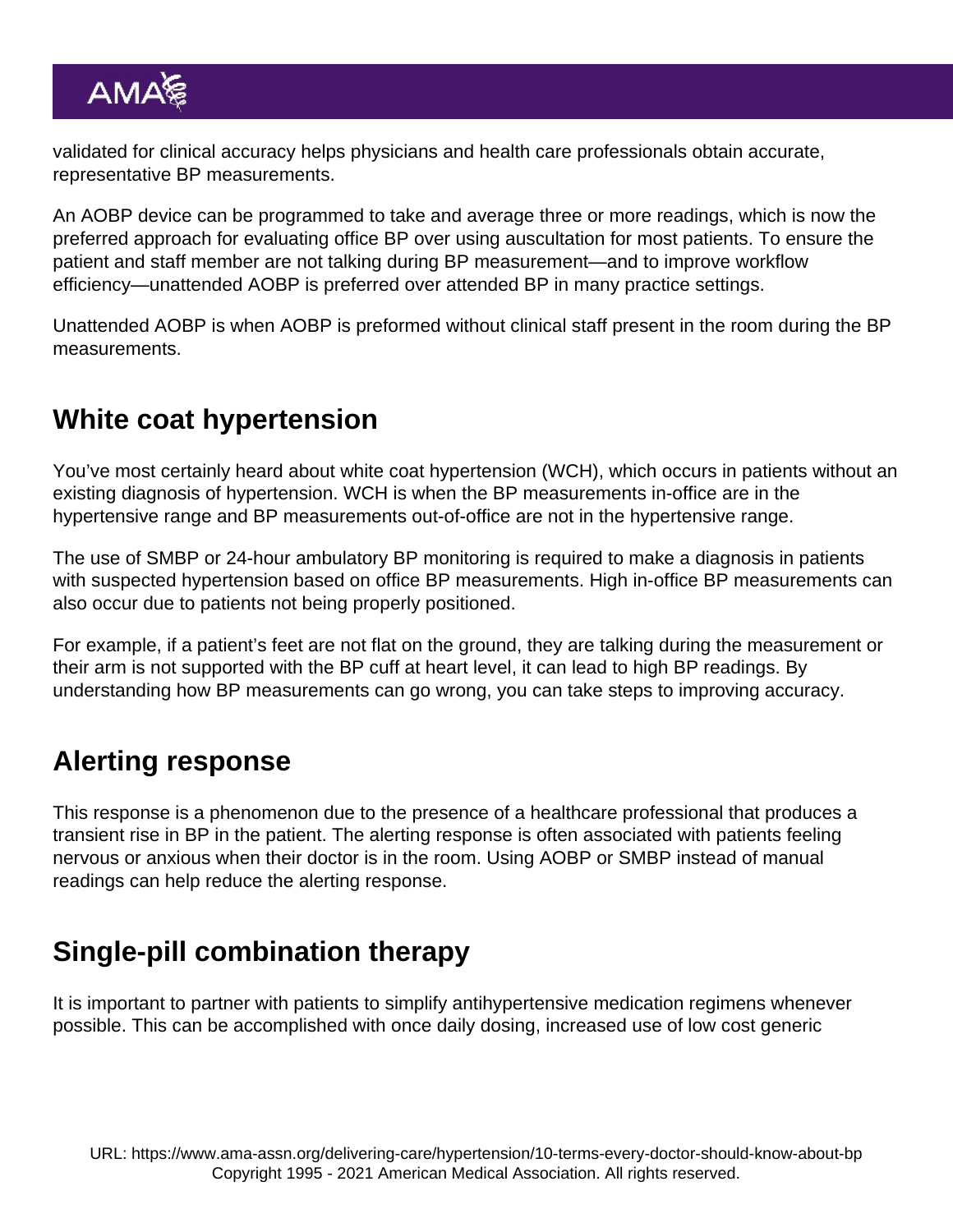medications and through using more single-pill combination therapy, which can improve adherence in patients taking antihypertensive medications.

Single-pill combination therapy incorporates two or more antihypertensive medications into one pill, which is more convenient for patients and has been shown to get people to goal BP faster than when they take two medication classes that aren't combined.

This can help improve BP control rates without increasing the risk of adverse events. Better BP control would lead to the prevention of many heart attacks, strokes and other complications associated with uncontrolled hypertension.

## Normal, elevated, hypertension stages

A joint task force formed by the American College of Cardiology (ACC) and the AHA released the?2017 guideline for high BP in adults. The ACC and AHA partnered with many other organizations representing physicians and other health professionals to create the new guideline.

The 2017 ACC/AHA guideline for high BP in adults provides [four BP categories](https://www.ama-assn.org/delivering-care/hypertension/hypertension-treatment-algorithm-made-simple) based on the average of two or more in-office readings on 2 or more occasions:

- Normal: Lower than 120 mm Hg systolic BP (SBP) and 80 mm Hg diastolic BP (DBP).
- Elevated: 120–129 mm Hg SBP and lower than 80 mm Hg DBP.
- Stage 1 hypertension: 130–139 mm Hg SBP or 80–89 mm Hg DBP.
- Stage 2 hypertension: Higher than or equal to 140 mm Hg SBP or 90 mm Hg DBP.

# DASH eating plan

Under the ACC/AHA hypertension guideline more people will have hypertension, but that doesn't mean medication is the only option. For most of the patients with Stage 1 hypertension, healthy [lifestyle changes—](https://www.ama-assn.org/delivering-care/hypertension/most-diet-and-exercise-not-meds-key-path-lower-bp)not medications—are recommended to treat hypertension. Healthy lifestyle changes are recommended for all patients with elevated or high BP, including those who also are prescribed antihypertensive medications.

This is where the dietary approaches to stop hypertension (DASH) diet can be recommended. The DASH diet is low in saturated fat and high in vegetables and fruits. DASH can help a patient lose weight and allow them to maintain a healthier diet.

[Reduction](https://www.ama-assn.org/delivering-care/hypertension/do-your-patients-believe-these-7-myths-about-salt) in salt intake is an important lifestyle change, along with increasing potassium rich foods in the diet (in those that do not need to limit potassium intake), increasing exercise and limiting alcohol